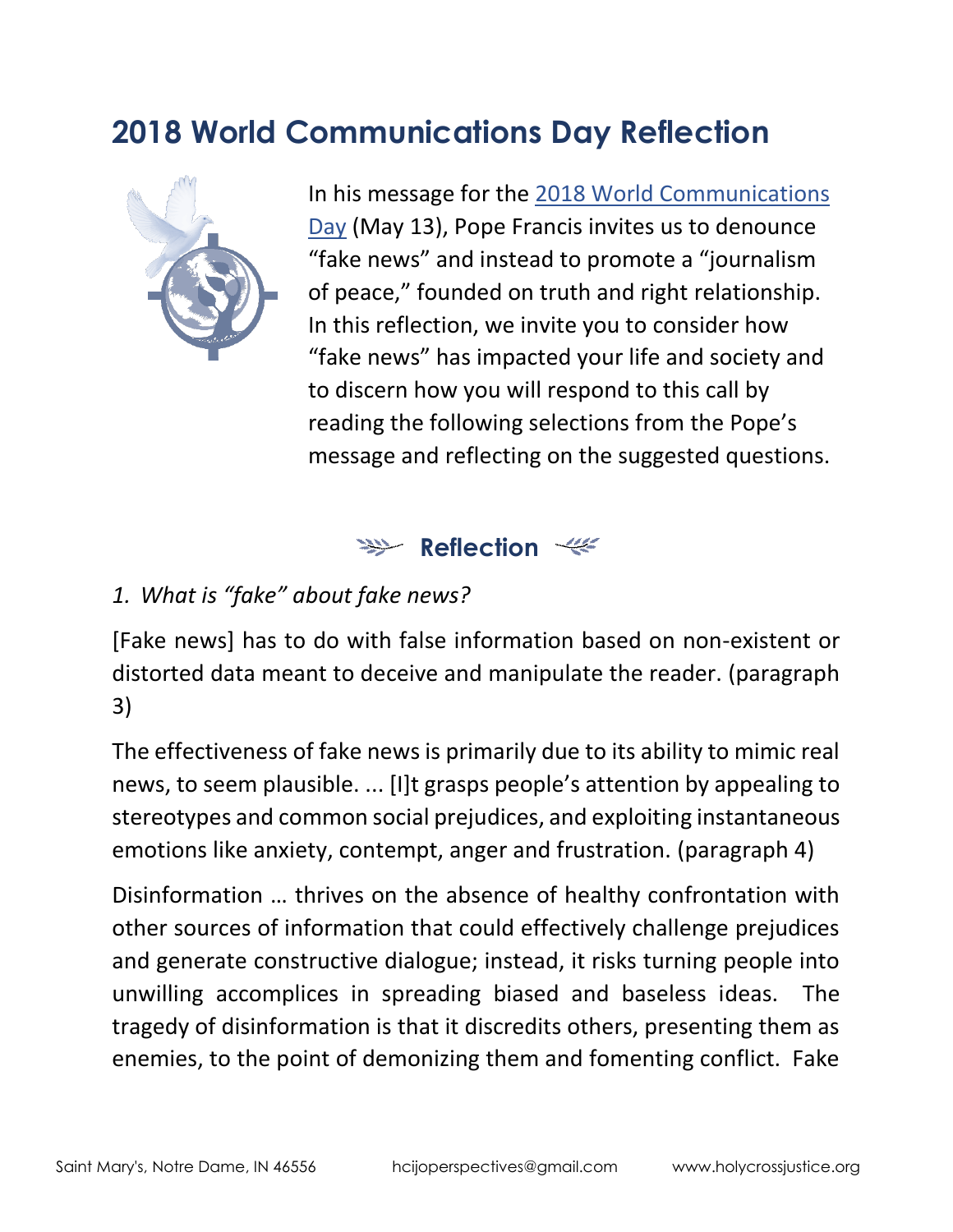news is a sign of intolerant and hypersensitive attitudes, and leads only to the spread of arrogance and hatred. (Paragraph 5)

#### *2. How can we recognize fake news?*

None of us can feel exempted from the duty of countering these falsehoods (paragraph 6). Yet preventing and identifying the way disinformation works also calls for a profound and careful process of discernment (paragraph 7). That is why education for truth means teaching people how to discern, evaluate and understand our deepest desires and inclinations (paragraph 10).

### Suggested reflection questions

- *What kind of "fake news" have you experienced? Where do you see evidence of it?*
- *How has "fake news" impacted your society and culture?*
- *What connections do you see between "fake news" and violence towards people, other beings, and creation?*

### **Reflection**

*3. "The truth will set you free" (Jn 8:32)*

*So how do we defend ourselves? … To discern the truth, we need to discern everything that encourages communion and promotes goodness from whatever instead tends to isolate, divide, and oppose. … We can recognize the truth of statements from their fruits: whether they provoke quarrels, foment division, encourage resignation; or, on the other hand, they promote informed and mature reflection leading to constructive dialogue and fruitful results. (paragraphs 12 & 13)*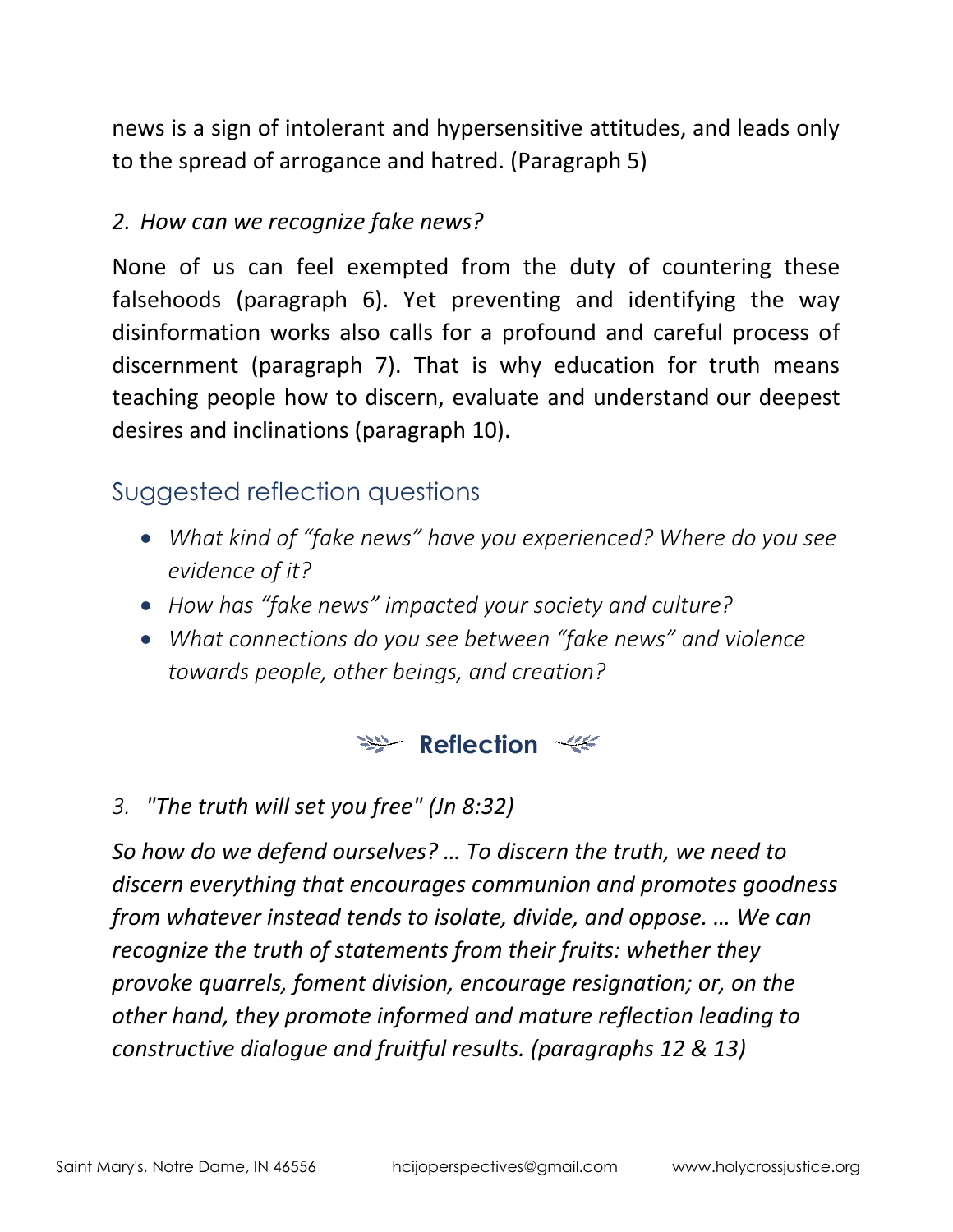#### 4. *Peace is the true news*

The best antidotes to falsehoods are not strategies, but people: people who are not greedy but ready to listen, people who make the effort to engage in sincere dialogue so that the truth can emerge; people who are attracted by goodness and take responsibility for

how they use language. (paragraph 14)

I would like, then, to invite everyone to promote a journalism of peace. … I mean a journalism that is truthful and opposed to falsehoods, rhetorical slogans, and sensational headlines. A journalism created by people for people, one that is at the service of all, especially those – and they are the majority in our world – who have no voice. A journalism less concentrated on breaking news than on exploring the underlying causes of conflicts, in order to promote deeper understanding and contribute to their resolution by setting in place virtuous processes. A journalism committed to pointing out alternatives

to the escalation of shouting matches and verbal violence. (paragraph 15)

## Suggested reflection questions

• *The problem of "fake news" forces us to consider how we might contribute to this problem individually and collectively. Having reflected on this, how might this change your behavior online (e.g. internet, social media—Facebook, Twitter, e-mail, etc.)?*